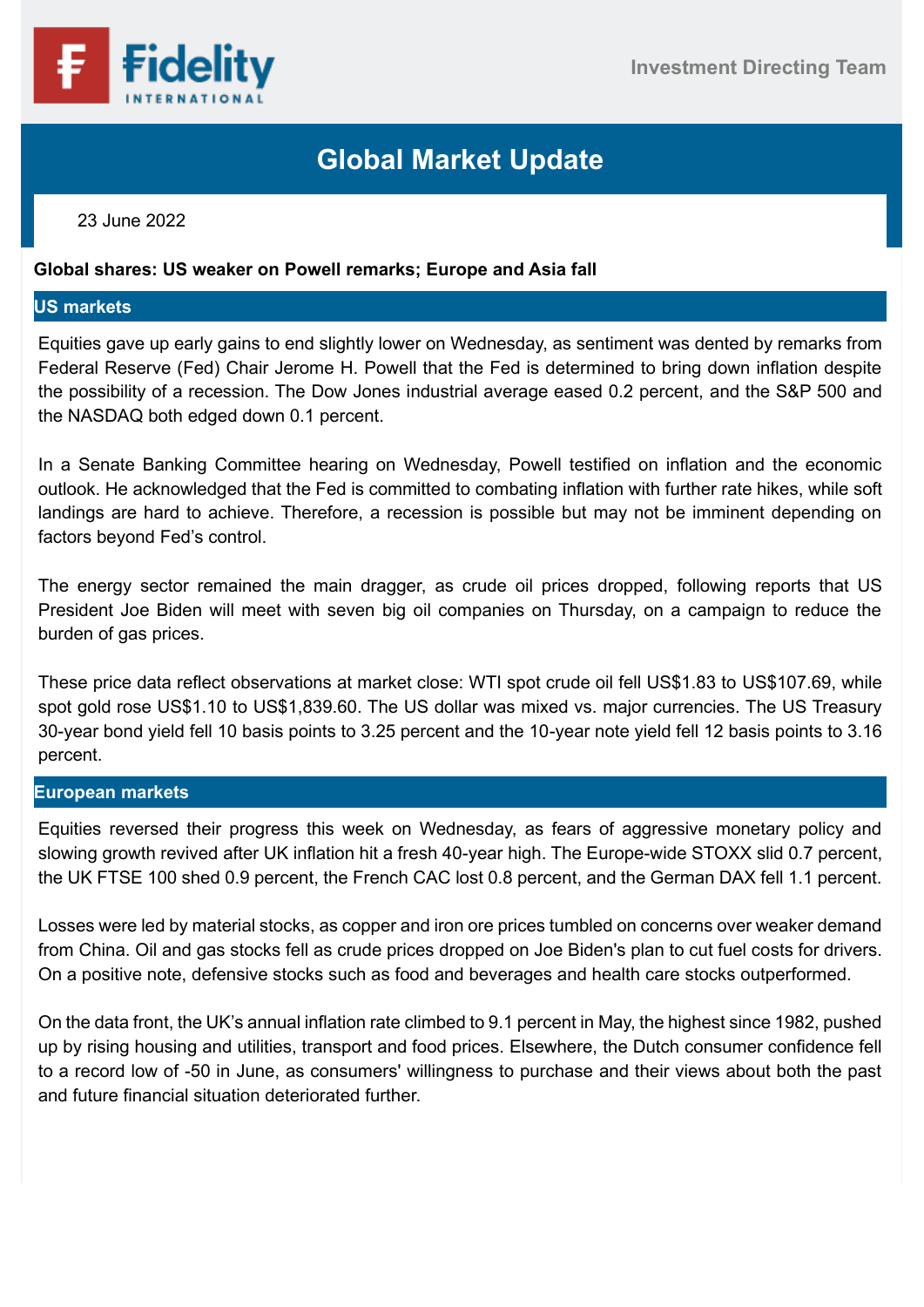### **Asia Pacific markets**

Asian equities lost ground on Wednesday, as persistent worries about monetary policy tightening and soaring inflation remained a drag for markets.

Chinese equities extended losses, with China's CSI 300 index off 1.3 percent and the Shanghai index off 1.2 percent. Real estate stocks fell, amid an ongoing selloff in Shanghai-based conglomerate Fosun International's bonds which signaled that financial stress faced by property developers is spreading to other highly leveraged borrowers. Drugstores rallied after a report renewed fears of a sales ban on drugs via thirdparty e-commerce platforms, with LBX Pharmacy Chain up 7.7 percent, while online drug sellers plunged, including Alibaba Health Information Technology, down 13.8 percent, and JD Health International, down 14.8 percent. Hong Kong's Hang Seng index dropped 2.6 percent, dragged by a decline in technology stocks.

Japanese equities erased early gains to end lower, with the Nikkei 225 off 0.4 percent and the TOPIX off 0.2 percent, after the central bank acknowledged the repercussions of a weak yen to the country's business environment, but debated against directly addressing the currency markets, according to the latest minutes. Health care firms and automakers were among the winners.

Taiwan's TAIEX fell 2.4 percent and the South Korean KOSPI lost 2.7 percent. The Indian BSE Sensex slid 1.4 percent, dragged down by metal and energy stocks, tracking a fall in industrial metals and crude prices.

Miners dragged Australian equities lower, with the All Ordinaries off 0.3 percent, as iron ore prices retreated due to concerns about steel oversupply in China. Gold shares eased on weaker bullion prices, while energy shares outperformed.

| <b>Looking forward</b>         |                                                  |
|--------------------------------|--------------------------------------------------|
| <b>Central Bank activities</b> |                                                  |
| <b>US</b>                      | Federal Reserve Chair Jerome H. Powell Testimony |
|                                |                                                  |
| <b>Europe</b>                  |                                                  |
| France                         | Business Confidence (Jun)                        |
|                                | S&P Global Manufacturing PMI Flash (Jun)         |
|                                | S&P Global Services PMI Flash (Jun)              |
| Germany                        | S&P Global Manufacturing PMI Flash (Jun)         |
|                                | S&P Global Services PMI Flash (Jun)              |
| <b>UK</b>                      | S&P Global/CIPS Manufacturing PMI Flash (Jun)    |
|                                | S&P Global/CIPS UK Services PMI Flash (Jun)      |
|                                | CBI Distributive Trades (Jun)                    |
|                                |                                                  |
| <b>Asia Pacific</b>            |                                                  |
| Australia                      | S&P Global Manufacturing PMI Flash (Jun)         |
|                                | S&P Global Services PMI Flash (Jun)              |
| Japan                          | Jibun Bank Manufacturing PMI Flash (Jun)         |
|                                | Jibun Bank Services PMI Flash (Jun)              |
|                                |                                                  |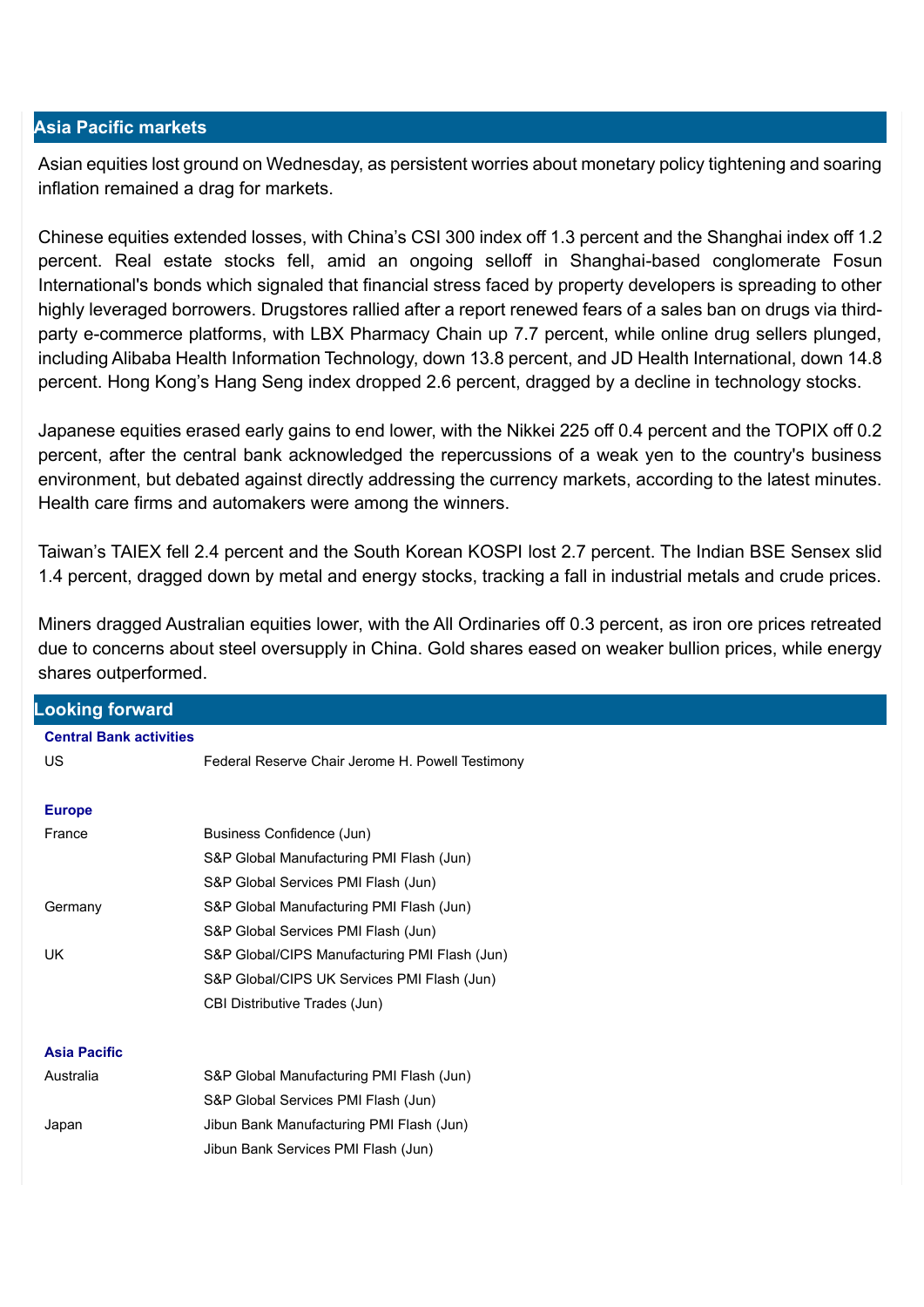#### **Americas**

| US | Current Account (Q1)                         |
|----|----------------------------------------------|
|    | Initial Jobless Claims (Week ended 18th Jun) |
|    | S&P Global Manufacturing PMI Flash (Jun)     |
|    | S&P Global Services PMI Flash (Jun)          |
|    | S&P Global Composite PMI Flash (Jun)         |

Source — Trading Economics

| <b>Global stock markets</b> |                            |            |               |               |              |              |                          |         |
|-----------------------------|----------------------------|------------|---------------|---------------|--------------|--------------|--------------------------|---------|
|                             |                            | <b>End</b> | 2022          |               | <b>Daily</b> |              | <b>Percentage Change</b> |         |
|                             | <b>Index</b>               | 2021       | <b>Jun 21</b> | <b>Jun 22</b> | Change       | <b>Daily</b> | 2022                     | Yr/Yr   |
| <b>North America</b>        | <b>MSCI North America</b>  | 4,949.4    | 3,883.8       | 3,877.2       | $-6.6$       | $-0.2$       | $-21.7$                  | $-13.1$ |
| <b>United States</b>        | Dow                        | 36,338.3   | 30,530.3      | 30,483.1      | $-47.1$      | $-0.2$       | $-16.1$                  | $-10.2$ |
|                             | <b>NASDAQ</b>              | 15,645.0   | 11,069.3      | 11,053.1      | $-16.2$      | $-0.1$       | $-29.4$                  | $-22.5$ |
|                             | S&P 500                    | 4,766.2    | 3,764.8       | 3,759.9       | $-4.9$       | $-0.1$       | $-21.1$                  | $-11.5$ |
| Canada                      | S&P/TSX Comp               | 21,222.8   | 19,257.3      | 19,004.0      | $-253.3$     | $-1.3$       | $-10.5$                  | $-5.9$  |
| <b>Europe</b>               | <b>MSCI</b> Europe         | 1,934.8    | 1,646.6       | 1,635.6       | $-11.0$      | $-0.7$       | $-15.5$                  | $-10.7$ |
| UK                          | <b>FTSE 100</b>            | 7,384.5    | 7,152.1       | 7,089.2       | $-62.8$      | $-0.9$       | $-4.0$                   | 0.0     |
|                             | <b>FTSE All Share</b>      | 4,208.0    | 3,944.0       | 3,913.3       | $-30.7$      | $-0.8$       | $-7.0$                   | $-3.3$  |
| France                      | CAC                        | 7,153.0    | 5,964.7       | 5,916.6       | $-48.0$      | $-0.8$       | $-17.3$                  | $-10.5$ |
| Germany                     | <b>XETRA DAX</b>           | 15,884.9   | 13,292.4      | 13,144.3      | $-148.1$     | $-1.1$       | $-17.3$                  | $-15.9$ |
| Netherlands                 | <b>AEX All Share</b>       | 1,111.0    | 888.1         | 878.6         | $-9.5$       | $-1.1$       | $-20.9$                  | $-15.5$ |
| Italy                       | <b>MIB</b>                 | 27,346.8   | 22,089.4      | 21,788.6      | $-300.8$     | $-1.4$       | $-20.3$                  | $-13.9$ |
| Spain                       | Ibex 35                    | 8,713.8    | 8,235.6       | 8,145.4       | $-90.2$      | $-1.1$       | $-6.5$                   | $-10.0$ |
| Sweden                      | OMX Stockholm 30           | 2,419.7    | 1,903.4       | 1,895.8       | $-7.6$       | $-0.4$       | $-21.7$                  | $-16.4$ |
| Switzerland                 | SMI                        | 12,875.7   | 10,479.8      | 10,528.3      | 48.5         | 0.5          | $-18.2$                  | $-12.1$ |
| Asia Pacific ex Japan       | MSCI Asia Pacific ex Japan | 694.6      | 608.6         | 597.3         | $-11.4$      | $-1.9$       | $-14.0$                  | $-20.4$ |
| Australia                   | <b>All Ordinaries</b>      | 7,779.2    | 6,700.8       | 6,682.3       | $-18.5$      | $-0.3$       | $-14.1$                  | $-12.0$ |
|                             | S&P/ASX 200                | 7,444.6    | 6,523.8       | 6,508.5       | $-15.3$      | $-0.2$       | $-12.6$                  | $-11.4$ |
| Hong Kong                   | Hang Seng                  | 23,397.7   | 21,559.6      | 21,008.3      | $-551.3$     | $-2.6$       | $-10.2$                  | $-25.8$ |
| S. Korea                    | Kospi                      | 2,977.7    | 2,408.9       | 2,342.8       | $-66.1$      | $-2.7$       | $-21.3$                  | $-28.2$ |
| Singapore                   | STI                        | 3,123.7    | 3,117.5       | 3,093.3       | $-24.2$      | $-0.8$       | $-1.0$                   | $-0.5$  |
| China                       | Shanghai Comp              | 3,639.8    | 3,306.7       | 3,267.2       | $-39.5$      | $-1.2$       | $-10.2$                  | $-8.2$  |
|                             | Shanghai Shenzhen 300      | 4,940.4    | 4,325.6       | 4,270.6       | $-54.9$      | $-1.3$       | $-13.6$                  | $-16.6$ |
| Taiwan                      | <b>TAIEX</b>               | 18,218.8   | 15,728.6      | 15,347.8      | $-380.9$     | $-2.4$       | $-15.8$                  | $-10.1$ |
| India                       | Sensex 30                  | 58,253.8   | 52,532.1      | 51,822.5      | $-709.5$     | $-1.4$       | $-11.0$                  | $-1.5$  |
| Japan                       | Nikkei 225                 | 28,791.7   | 26,246.3      | 26,149.6      | $-96.8$      | $-0.4$       | $-9.2$                   | $-9.5$  |
|                             | <b>Topix</b>               | 1,992.3    | 1,856.2       | 1,852.7       | $-3.5$       | $-0.2$       | $-7.0$                   | $-5.5$  |

Source — Refinitiv DataStream, as at 22<sup>nd</sup> June 2022, price returns in local currency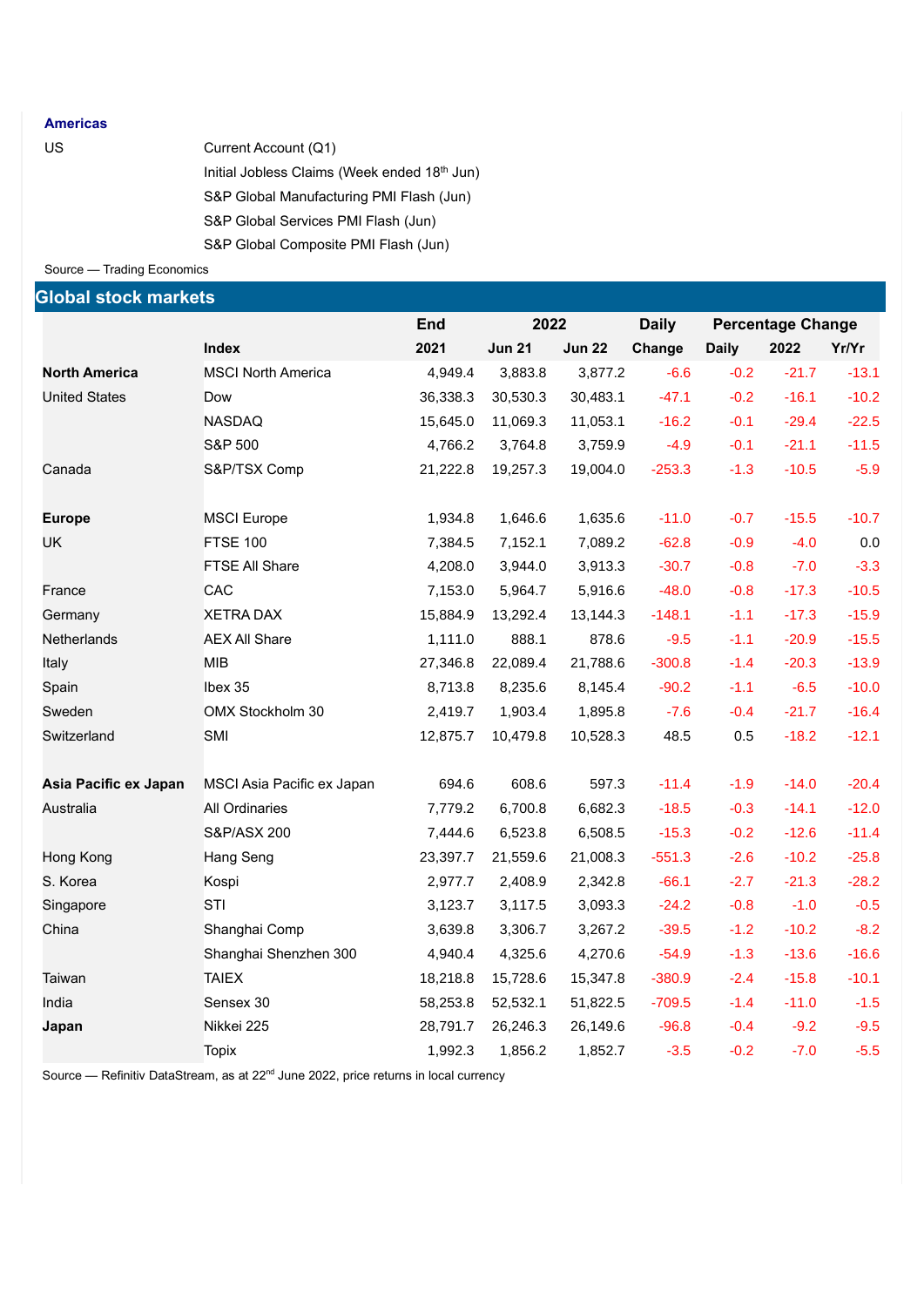| <b>Bond markets</b>     |                      |                                 |  |  |
|-------------------------|----------------------|---------------------------------|--|--|
| <b>10-Yr Govt Bonds</b> | <b>Closing Yield</b> | <b>Daily Change Yield (bps)</b> |  |  |
| US                      | 3.16%                | $-12$                           |  |  |
| UK                      | 2.50%                | $-15$                           |  |  |
| Germany                 | 1.62%                | $-14$                           |  |  |
| Japan                   | 0.24%                | $\mathbf 0$                     |  |  |
| Australia               | 4.01%                | -8                              |  |  |
| China                   | 2.78%                | -1                              |  |  |

Source — Refinitiv DataStream, as at 22<sup>nd</sup> June 2022

| <b>IG Bonds</b>                              | <b>Closing Yield*</b> | Daily Change Yield (bps) |
|----------------------------------------------|-----------------------|--------------------------|
| ICE BofA US Corporate Index                  | 4.87%                 |                          |
| ICE BofA Euro Corporate Index                | 3.29%                 |                          |
| ICE BofA Asian Dollar Investment Grade Index | 4.93%                 |                          |

| <b>HY Bonds</b>                                               | <b>Closing Yield*</b> | Daily Change Yield (bps) |
|---------------------------------------------------------------|-----------------------|--------------------------|
| ICE BofA US High Yield Constrained Index                      | 8.51%                 | -6                       |
| ICE BofA Global High Yield European Issuers Constrained Index | 7.71%                 | -1                       |
| ICE BofA Asian Dollar High Yield Corporate Constrained Index  | 16.43%                | 63                       |
| ICE BofA Asian Dollar High Yield Corporate China Issuer Index | 27.12%                | 125                      |

Source — Refinitiv DataStream \*Data as at 21st June 2022

# **Currencies and commodities**

| <b>Currency</b>   | $22 - Jun$ | Daily Change (%) | <b>Weekly Change (%)</b> |
|-------------------|------------|------------------|--------------------------|
| Japanese yen      | 135.85     | 0.2%             | $-0.9%$                  |
| Australian dollar | 1.4402     | $-0.7%$          | 0.1%                     |
| Yuan              | 6.7168     | $-0.3%$          | $0.0\%$                  |
| Euro              | 0.9437     | 0.3%             | 1.8%                     |
| British pound     | 0.8124     | 0.2%             | 2.0%                     |
| Swiss franc       | 0.9591     | 0.5%             | 4.2%                     |
| Canadian dollar   | 1.2939     | $-0.1%$          | $0.0\%$                  |

Source — Refinitiv DataStream, as at 22<sup>nd</sup> June 2022. Exchange rates denote value for 1 USD.

| <b>Commodities</b>         | $22 - Jun$ |         | Daily Change (%) Weekly Change (%) |
|----------------------------|------------|---------|------------------------------------|
| Crude Spot - WTI           | \$107.69   | $-1.7%$ | $-6.6\%$                           |
| Gold                       | \$1,839.60 | $0.1\%$ | 1.0%                               |
| <b>CRB Commodity Index</b> | 324.85     | $-1.4%$ | $-3.2\%$                           |

Source — Refinitiv DataStream, as at 22<sup>nd</sup> June 2022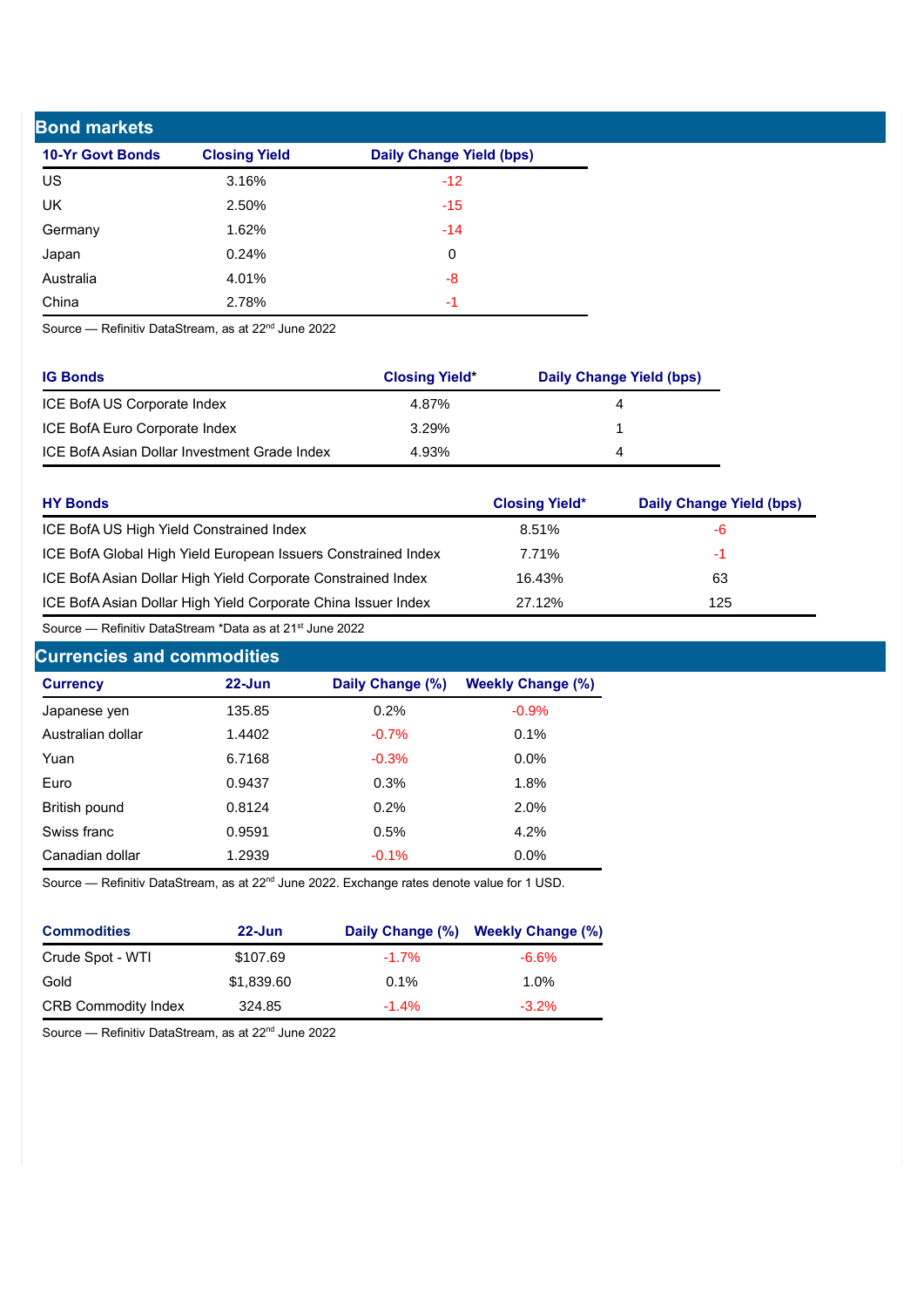|                       | Annual returns over the past five years |           |                           |              |                           |           |
|-----------------------|-----------------------------------------|-----------|---------------------------|--------------|---------------------------|-----------|
|                       |                                         |           |                           | % Change     |                           |           |
|                       |                                         |           | 12 months to 12 months to | 12 months to | 12 months to 12 months to |           |
|                       | <b>Index</b>                            | 22-Jun-22 | 22-Jun-21                 | 22-Jun-20    | 22-Jun-19                 | 22-Jun-18 |
| <b>North America</b>  | <b>MSCI North America</b>               | $-13.1$   | 37.5                      | 5.8          | 6.6                       | 13.1      |
| <b>United States</b>  | Dow                                     | $-10.2$   | 30.4                      | $-2.6$       | 8.7                       | 14.9      |
|                       | <b>NASDAQ</b>                           | $-22.5$   | 41.7                      | 25.2         | 4.4                       | 23.3      |
|                       | <b>S&amp;P 500</b>                      | $-11.5$   | 36.2                      | 5.7          | 7.1                       | 13.2      |
| Canada                | S&P/TSX Comp                            | $-5.9$    | 30.2                      | $-6.1$       | 0.5                       | 8.1       |
| <b>Europe</b>         | <b>MSCI Europe</b>                      | $-10.7$   | 23.9                      | $-7.1$       | 0.1                       | $-0.1$    |
| <b>UK</b>             | <b>FTSE 100</b>                         | 0.0       | 13.5                      | $-15.7$      | $-3.6$                    | 3.3       |
|                       | FTSE All Share                          | $-3.3$    | 16.9                      | $-14.4$      | $-4.4$                    | 4.0       |
| France                | CAC                                     | $-10.5$   | 33.6                      | $-10.5$      | 2.6                       | 2.0       |
| Germany               | <b>XETRA DAX</b>                        | $-15.9$   | 27.5                      | $-0.6$       | $-1.9$                    | $-1.7$    |
| <b>Netherlands</b>    | <b>AEX All Share</b>                    | $-15.5$   | 28.7                      | $-3.1$       | 0.7                       | 4.5       |
| Italy                 | <b>MIB</b>                              | $-13.9$   | 30.0                      | $-8.9$       | $-2.3$                    | 4.6       |
| Spain                 | Ibex 35                                 | $-10.0$   | 23.2                      | $-20.4$      | $-5.8$                    | $-8.6$    |
| Sweden                | OMX Stockholm 30                        | $-16.4$   | 36.8                      | 1.8          | 5.1                       | $-5.8$    |
| Switzerland           | SMI                                     | $-12.1$   | 18.0                      | 2.3          | 15.2                      | $-4.8$    |
| Asia Pacific ex Japan | MSCI Asia Pacific ex Japan              | $-20.4$   | 29.6                      | $-1.4$       | $-2.7$                    | 9.4       |
| Australia             | <b>All Ordinaries</b>                   | $-12.0$   | 25.3                      | $-10.0$      | 6.5                       | 10.1      |
|                       | S&P/ASX 200                             | $-11.4$   | 23.5                      | $-10.6$      | 6.8                       | 9.1       |
| Hong Kong             | Hang Seng                               | $-25.8$   | 15.5                      | $-13.9$      | $-2.9$                    | 14.3      |
| S. Korea              | Kospi                                   | $-28.2$   | 53.5                      | 0.1          | $-9.8$                    | $-0.6$    |
| Singapore             | STI                                     | $-0.5$    | 18.2                      | $-20.8$      | 1.0                       | 2.2       |
| China                 | Shanghai Comp                           | $-8.2$    | 20.0                      | $-1.2$       | 3.9                       | $-8.2$    |
|                       | Shanghai Shenzhen 300                   | $-16.6$   | 24.9                      | 7.0          | 6.2                       | 0.5       |
| Taiwan                | <b>TAIEX</b>                            | $-10.1$   | 47.5                      | 7.1          | $-0.9$                    | 4.8       |
| India                 | Sensex 30                               | $-1.5$    | 50.6                      | $-10.9$      | 9.8                       | 14.1      |
| Japan                 | Nikkei 225                              | $-9.5$    | 28.7                      | 5.5          | $-5.6$                    | 12.0      |
|                       | <b>Topix</b>                            | $-5.5$    | 24.1                      | 2.1          | $-11.4$                   | 8.3       |

Source — Refinitiv DataStream, as at 22<sup>nd</sup> June 2022, price returns in local currency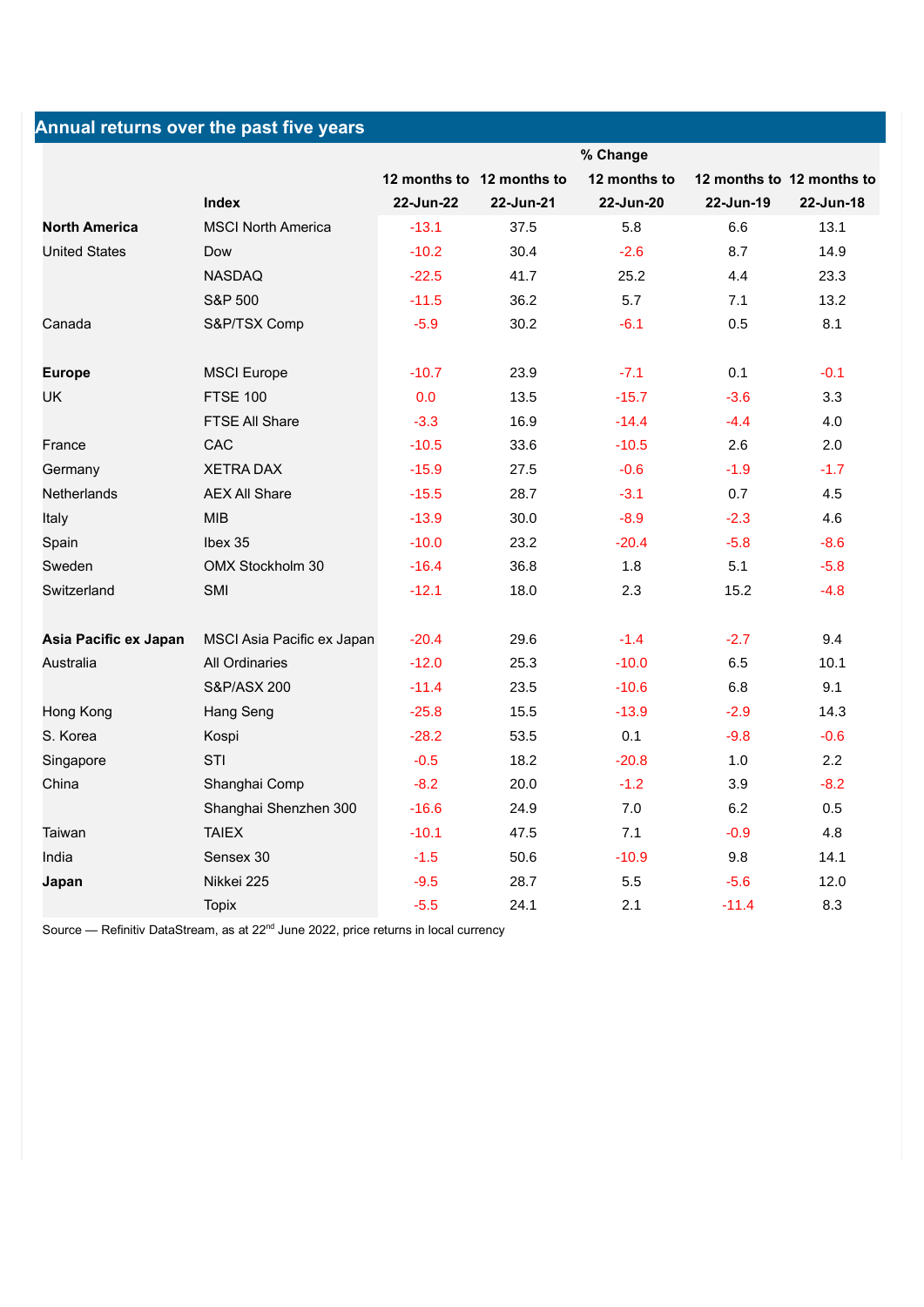#### **Important Information**

general public or be relied upon by private investors.

sent. It must not be reproduced or circulated to any other party without prior permission of Fidelity.

This material does not constitute a distribution, an offer or solicitation to engage the investment management jurisdiction or country where such distribution or offer is not authorised or would be contrary to local laws or regulations. Fidelity makes no representations that the contents are appropriate for use in all locations or that the transactions or services discussed are available or appropriate for sale or use in all jurisdictions or countries or by

This communication is not directed at, and must not be acted on by persons inside the United States. All persons and entities accessing the information do so on their own initiative and are responsible for compliance with applicable local laws and regulations and should consult their professional advisers. This material may contain materials from third-parties which are supplied by companies that are not affiliated with any Fidelity entity (Third-Party Content). Fidelity has not been involved in the preparation, adoption or editing of such third-party materials and does not explicitly or implicitly endorse or approve such content. Fidelity International is not responsible for any errors or omissions relating to specific information provided by third parties.

Fidelity International refers to the group of companies which form the global investment management organization that provides products and services in designated jurisdictions outside of North America. Fidelity, Fidelity International, the Fidelity International logo and F symbol are trademarks of FIL Limited. Fidelity only offers information on products and services and does not provide investment advice based on individual circumstances, other than when specifically stipulated by an appropriately authorised firm, in a formal communication with the client.

Europe: Issued by FIL Pensions Management (authorised and regulated by the Financial Conduct Authority in UK), FIL (Luxembourg) S.A. (authorised and supervised by the CSSF, Commission de Surveillance du Secteur Financier), FIL Gestion (authorised and supervised by the AMF (Autorité des Marchés Financiers) N°GP03-004, 21 Avenue Kléber, 75016 Paris) and FIL Investment Switzerland AG. .

In Hong Kong, this material is issued by FIL Investment Management (Hong Kong) Limited and it has not been

FIL Investment Management (Singapore) Limited (Co. Reg. No: 199006300E) is the legal representative of Fidelity International in Singapore. This document / advertisement has not been reviewed by the Monetary Authority of Singapore.

In Taiwan, Independently operated by Fidelity Securities Investment Trust Co. (Taiwan) Limited 11F, No.68, Zhongxiao East Road, Section 5, Taipei 110, Taiwan, R.O.C. Customer Service Number: 0800-00-9911

In Korea, this material is issued by FIL Asset Management (Korea) Limited. This material has not been reviewed by